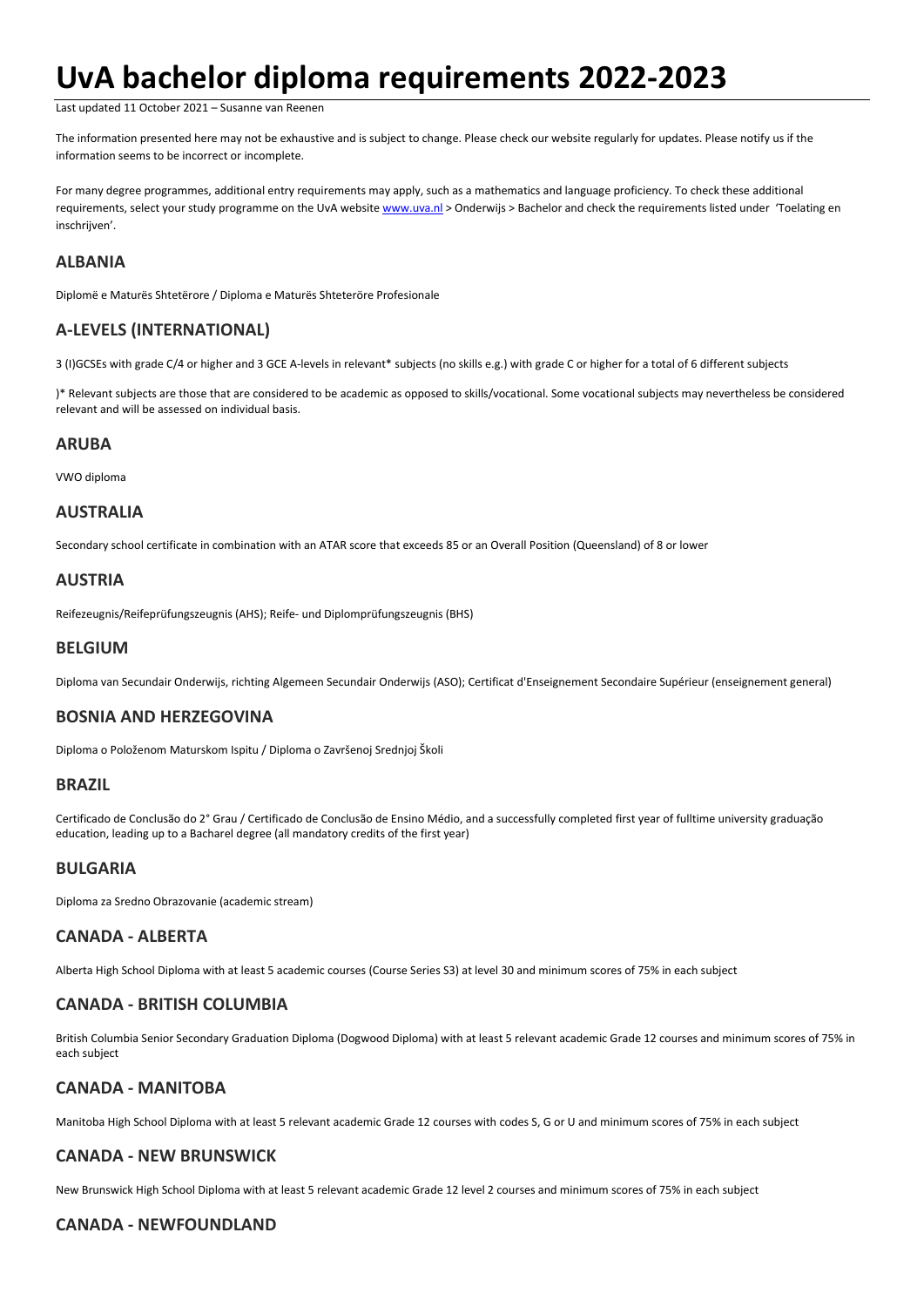Newfoundland and Labrador High School Graduation Diploma with 10 Grade 12 credits in 5 relevant academic courses and minimum scores of 75% in each subject

# **CANADA - NOVA SCOTIA**

Nova Scotia High School Graduation Diploma with at least 5 relevant academic Grade 12 courses (codes ACAD or ADV) and minimum scores of 75% in each subject

## **CANADA - ONTARIO**

Ontario Secondary School Diploma (OSSD) with at least 6 relevant academic Grade 12 courses with codes 4U or 4M and minimum scores of 75% in each subject

## **CANADA - QUEBEC**

Diplôme d'Études Collégiales (DEC) with the extension 'préuniversitaire / pre university'

## **CANADA - SASKATCHEWAN**

Saskatchewan Secondary School Diploma with at least 5 relevant academic Grade 12 courses with code 30 and minimum scores of 75% in each subject

#### **CANADA - YUKON**

Yukon Certificate of Graduation with at least 5 relevant academic Grade 12 courses and minimum scores of 75% in each subject

## **CHINA**

Senior Middle School Graduation Certificate with a Gaokao and either a successfully completed first year of fulltime university bachelor education at a Project 211 or Double First Class university, or a successfully completed first year of fulltime university bachelor education at a non-211 or non-Double First Class university with a GPA of at least 80% in the first semester

## **CROATIA**

Svjedodžba o Državnoj Maturi, from a gymnazijum

## **CURAÇAO**

VWO diploma

#### **CZECH REPUBLIC**

Vysvědčení o maturitní zkoušce, from a Gymnazium

#### **DENMARK**

Studentereksamenbevis (STX) / Bevis for Højere Forberedelseseksamen (HF)

#### **ESTONIA**

Gümnaasiumi Lõputunnistus

#### **EUROPEAN BACCALAUREATE**

European Baccalaureate Diploma

#### **FINLAND**

Ylioppilastutkintotodistus/Matriculation Examination Certificate/Studentexamenbevis

#### **FRANCE**

Diplôme du Baccalauréat Général / Diplôme du Baccalauréat Général (OIB) / Diplôme du Baccalauréat Technologique with sufficient relevant academic courses

#### **GERMANY**

Zeugnis der Allgemeinen Hochschulreife Abiturfach (Grundkurs oder Leistungsfach) Mathematik is highly recommended

# **GREECE**

Apolytirio Genikou Lykeiou with academic subjects, with a final score of at least 10 points in each academic subject and an overall average of at least 15 points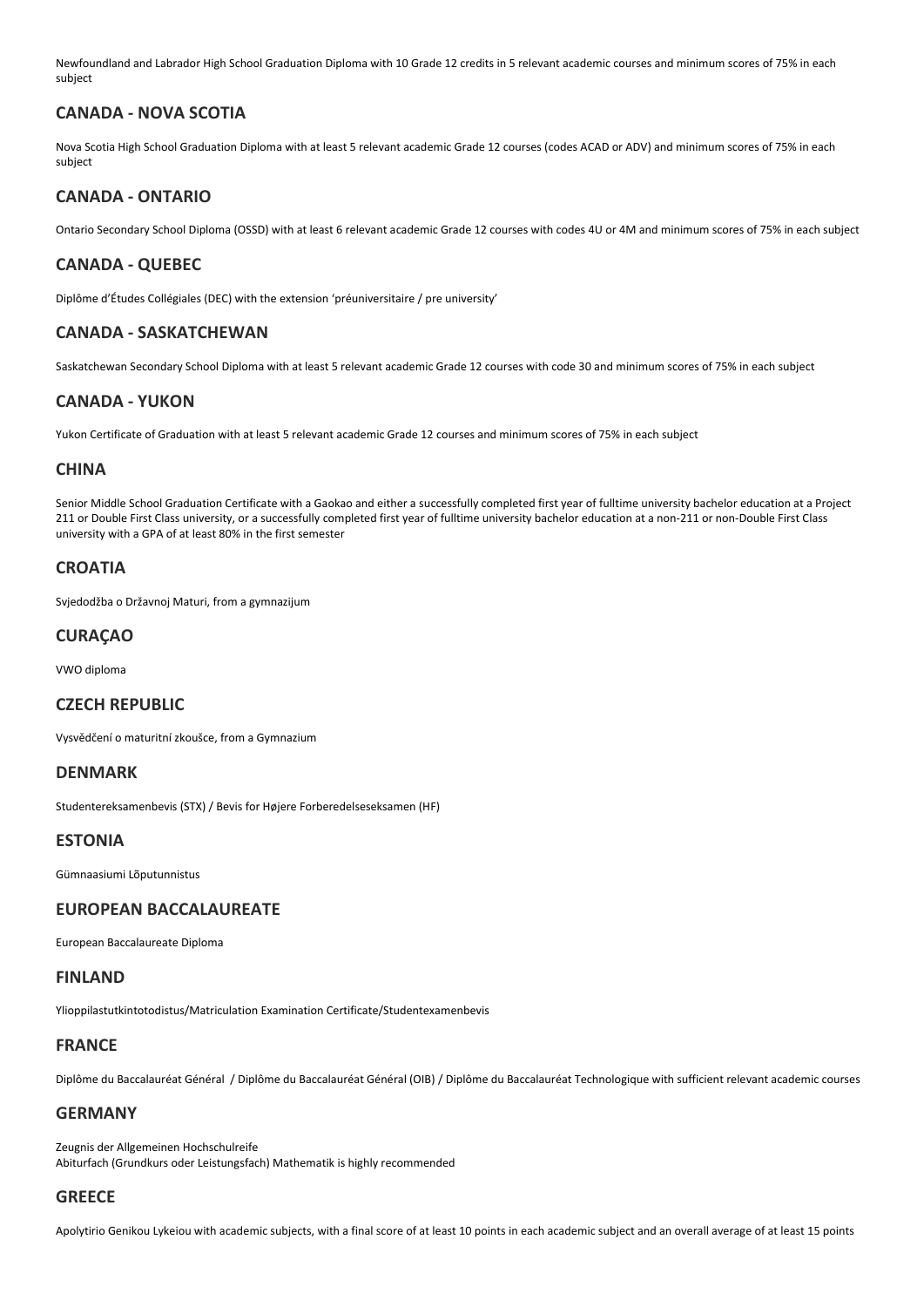# **HONG KONG**

Hong Kong Diploma of Secondary Education (HKDSE) and a successfully completed first year of fulltime university bachelor education (all mandatory credits of the first year)

## **HUNGARY**

Gimnáziumi Érettségi Bizonyítvány

# **ICELAND**

Stúdentspróf (Matriculation Examination) obtained from a Menntaskóli

#### **INDIA**

Standard class XII diploma (academic stream):

- All India Senior School Certificate from CBSE with grades B1 or higher in 5 subjects\* \*please note that only exams administered by the board are taken into account; school exams (such as the subjects 'work experience', 'physical & health education' and 'general studies') are not taken into account
- Indian School Certificate from CISCE with an average score of at least 75% in 5 subjects\* \*please note that only exams administered by the board are taken into account; school exams (such as the subject 'socially useful productive work (supw) and community service') are not taken into account
- Migration Cum Transfer Certificate of the Senior Secondary School Examination from NIOS with grades C or higher in 5 subjects\* \*please note that only exams administered by the board are taken into account; school exams are not taken into account

#### **INDONESIA**

Ijazah Sekolah Menengah Atas (SMA) and a successfully completed first year of fulltime university bachelor education (Sarjana) (all mandatory credits of the first year to be obtained)

# **INTERNATIONAL BACCALAUREATE**

International Baccalaureate Diploma. DP courses obtained without fulfilling all graduation requirements for the IB diploma will not be accepted.

## **IRELAND**

Leaving Certificate with all of the following requirements:

- at least 6 subjects of the established programme
- at least a grade 5 at Higher Level for at least 2 subjects
- at least a grade 6 at Ordinary Level or a grade 7 at Higher Level for the other 4 subjects
- a minimum of 350 CAO points achieved

#### **ISRAEL**

Te'ûdat Bagrut, with more than 21 units, including the subjects English and Mathematics at unit level 4 or 5 + a third general academic subject at unit level 4 or 5

# **ITALY**

Diploma di Superamento dell'esame di Stato conclusivo from a liceo Classico, Scientifico, Linguistico or Scienze Umane. Graduates from other types of licei are generally not admissable.

#### **JAPAN**

High School Certificate of Graduation + a successfully completed first year of fulltime university bachelor education (all mandatory credits of the first year); or: High School Certificate of Graduation + an Associate Degree from a junior college

#### **KAZAKHSTAN**

Nazarbayev Intellectual Schools (NIS) Grade 12 Certificate

#### **KOSOVO**

Diplomë për Kryerjen e Shkollës së Mesme të Lartë

# **LATVIA**

Atestāts par Vispārējo Vidējo Izglītību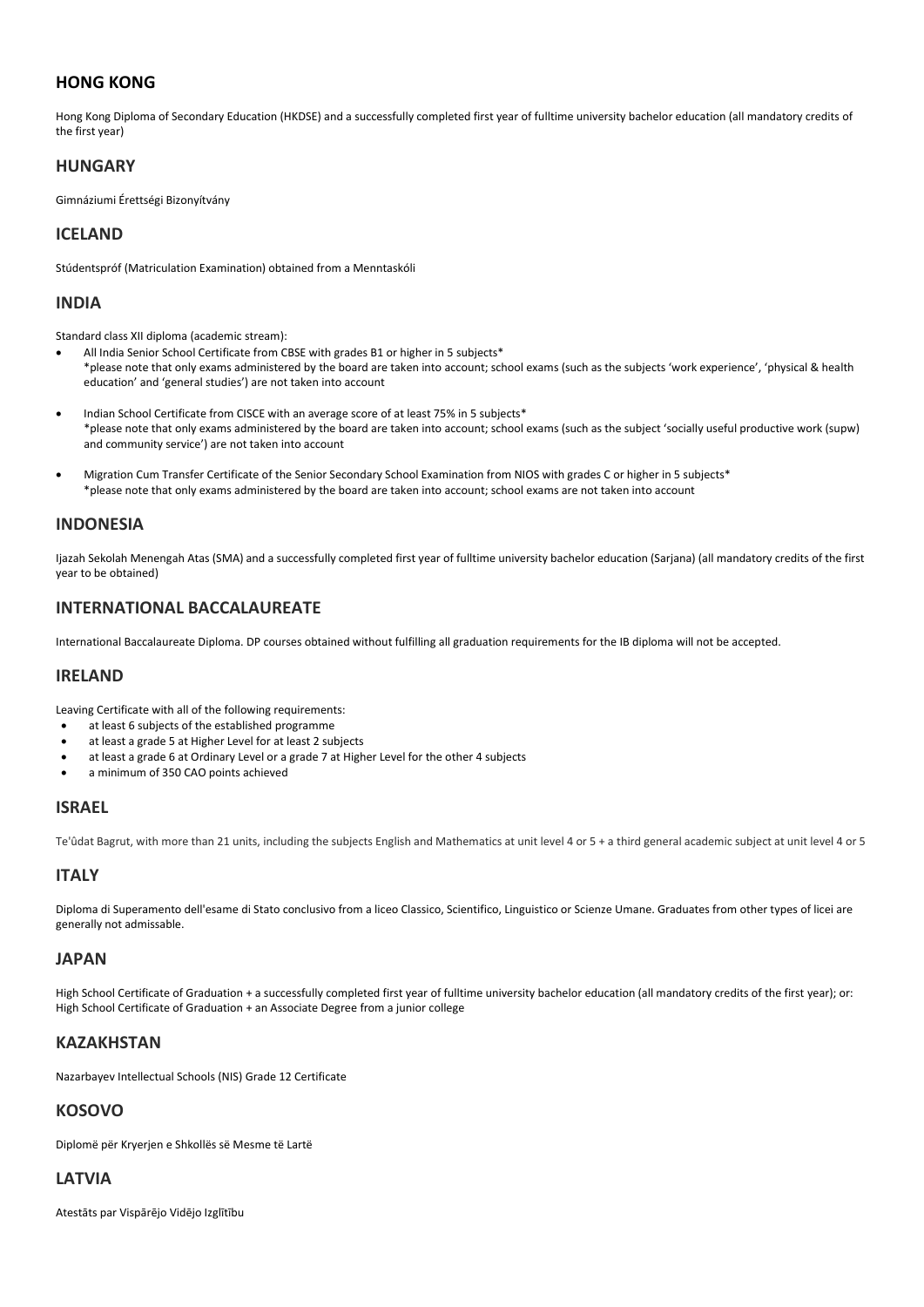## **LITHUANIA**

Brandos Atestatas

#### **LUXEMBOURG**

Diplôme de Fin d'Études Secondaires (Classiques or Générales/Techniques)

## **MALAYSIA**

Unified Examination Certificate with an average score of 75% or higher; or Sijil Tinggi Persekolahan Malaysia (STPM) / Matriculation Certificate

## **MALTA**

Secondary Education Certificate + Matriculation Certificate from MATSEC

#### **MEXICO**

Bachiller or Bachiller Técnico and a successfully completed first year of fulltime university Pregrado education (leading up to a Licenciado degree) at a highly ranked Mexican university (all mandatory credits of the first year obtained)

# **MOLDOVA**

Diplomă de Bacalaureat

#### **MOROCCO**

Attestation du Baccalauréat and a successfully completed first year of fulltime university Licence (undergraduate) education (all mandatory credits of the first year)

#### **NETHERLANDS**

VWO diploma

#### **NEW ZEALAND**

National Certificate of Educational Achievement (NCEA) Level 3 with New Zealand University Entrance (mentioned on the Record of Achievement)

#### **NORTH MACEDONIA**

Diploma za Položena Državna Matura

#### **NORWAY**

Vitnemål for Videregående Opplæring, with one of the following profiles:

- Utdanningsprogram for studiespesialisering med programområder for realfag, formgivingsfag og språk, samfunnsfag og økonomi (Programme for Specialisation in General Studies)
- Utdanningsprogram for idrettsfag (Programme for Sports and Physical Education)
- Utdanningsprogram for musikk, dans og drama (Programme for Music, Dance and Drama)

# **POLAND**

Świadectwo Dojrzałości (maturity certificate) and Świadectwo Ukończenia Liceum Ogólnokształcącego

#### **PORTUGAL**

Diploma/Certificado/Certidão do Ensino Secundário in the Cursos Científicos Humanisticos stream, an official Certidão (de Habilitações) with a Média Final of at least 14 (out of 20) and a Classificações para Acesso ao Ensino Superior (ENES) with scores of at least 120 over 2 national (university entrance) exams

## **ROMANIA**

Diploma de Bacalaureat from 2005 or later

## **RUSSIA**

Attestat o Srednem Obshchem Obrazovanii (Certificate of Secondary Complete General Education) and a successfully completed first year of fulltime university Bakalavr education (all mandatory credits of the first year)

#### **SAINT MARTIN**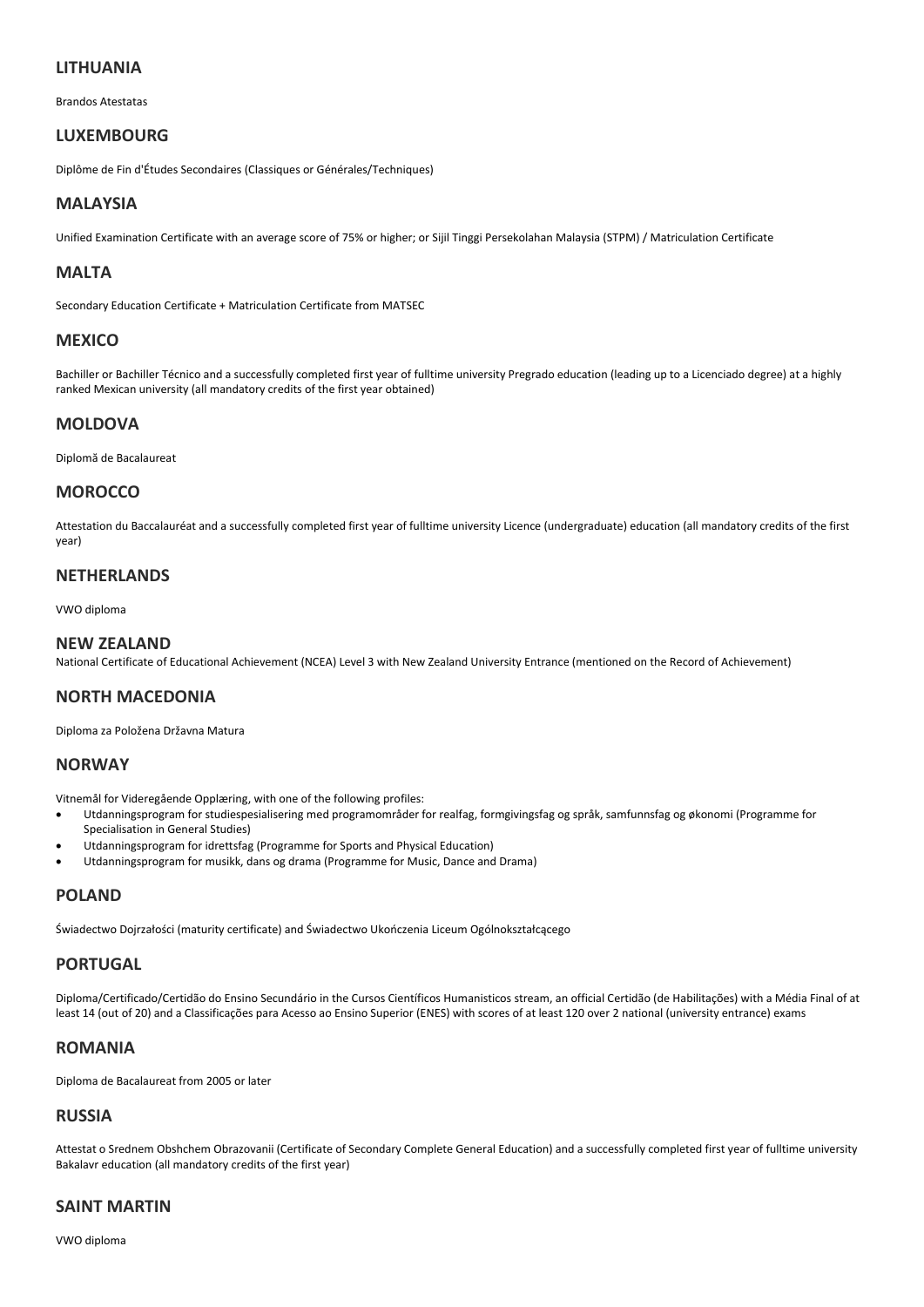# **SCOTLAND**

Scottish Qualifications Certificate (SQC) with at least 6 subjects, including at least 2 Advanced Highers and 4 Highers, each with grade C or higher

#### **SERBIA**

Diploma o stečenom srednem obrazovanju or Diploma/Uverenje o položenom maturskom ispitu

#### **SINGAPORE**

Singapore-Cambridge GCE 'A' Level with 3 H2 and 1 H1 content-based subjects + the course 'General Paper' or 'Knowledge and Inquiry' (for a total of 5 different subjects), each with a grade between A and C

#### **SLOVAKIA**

Vysvedčenie o Maturitnej skúške, from a Gymnázium

#### **SLOVENIA**

Maturitetno Spričevalo (Matura Certificate)

#### **SOUTH AFRICA**

National Senior Certificate (with the mention of having met the minimum requirements for admission to bachelor's programmes) and a successfully completed first year of fulltime university bachelor education (all mandatory credits of the first year)

## **SOUTH KOREA**

High School Certificate (Godeung Hakgyo Jolupjang) from a general or a science high school and a successfully completed first year of fulltime university bachelor education (all mandatory credits of the first year)

#### **SPAIN**

Título de Bachiller + a passed university entrance exam (PAU, EVAU or EBAU)

#### **SURINAME**

VWO diploma

#### **SWEDEN**

Högskoleförberedande Examen with one of the following profiles:

- Naturvetenskapsprogrammet/Natural Science programme
- Samhällsvetenskapliga programmet/Social science programme
- Teknikprogrammet/Technology programme
- Ekonomiprogrammet/Business Management and Economics programme
- Humanistiska programmet/Humanities programme
- Estetiska Programmet/Health and Social Care Programme

#### **SWITZERLAND**

Maturitätszeugnis / Maturity Certificate / Maturitätsausweis / Certificat de Maturité / Attestato di Maturità

#### **TAIWAN**

Senior High School Diploma and a successfully completed first year of fulltime college / university bachelor education (all mandatory credits of the first year)

#### **THAILAND**

Certificate of Secondary Education (Matayom 6 / M6) and a successfully completed first year of fulltime college/university bachelor education (all mandatory credits of the first year)

## **TURKEY**

Lise Diploması and a successfully completed first year of fulltime university bachelor education (all mandatory credits of the first year)

#### **UKRAINE**